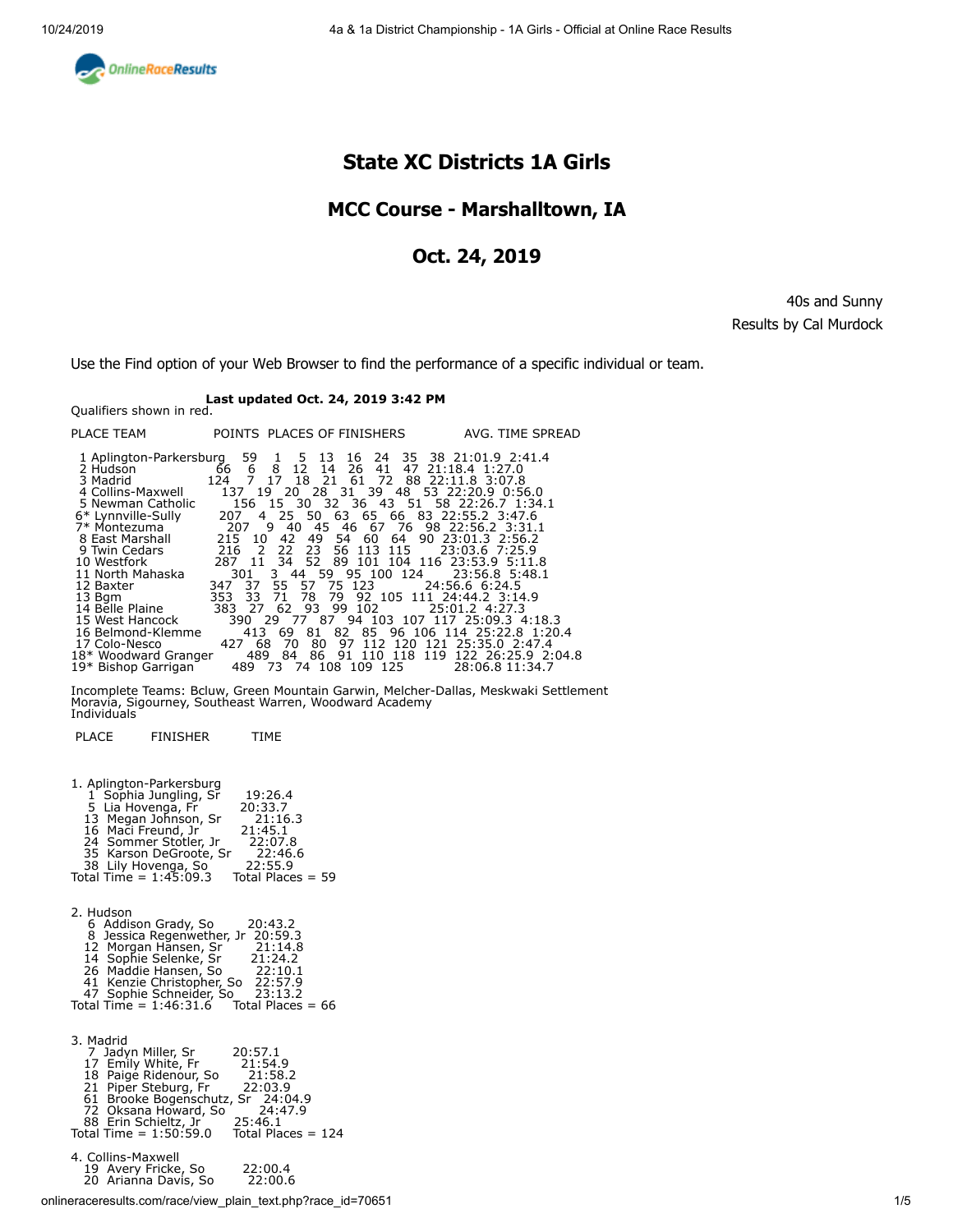| 28 Alexis Houge, So<br>22:21.9<br>22:25.2<br>39 Olivia Pasquariello, Sr 22:25.2<br>48 Ashlyn Davis, Fr 23:16.1<br>53 Mikayla Houge, Sr 23:32.6<br>Total Time = 1:51:44.5 Total Place<br>23:32.6<br>Total Places $= 137$                                                                                                                             |
|-----------------------------------------------------------------------------------------------------------------------------------------------------------------------------------------------------------------------------------------------------------------------------------------------------------------------------------------------------|
| 5. Newman Catholic<br>15 Chloe Nelson, Sr<br>21:27.8<br>30 Lilly Stockberger, Jr<br>22:23.0<br>22:32.9<br>32 Grace Gabriel, Fr<br>36 Josie Fritz, So<br>22:47.8<br>43 Olivia Schissel, Fr<br>51 Lily Thompson, Fr<br>23:01.9<br>23:24.2<br>58 Maggie McBride, So<br>23:59.6<br>Total Time = 1:52:13.4<br>Total Places = $156$                       |
| 6*. Lynnville-Sully<br>4 Greenlee Smock, Fr<br>20:33.5<br>4 divenier Simon, 11<br>25 Caitlin Alberts, Jr.<br>50 Megan Van Zante, Jr.<br>63 Kinsley Tice, Fr.<br>66 Kendra Fikse, Fr.<br>83 Abby Gruver, Sr.<br>11 Time – 1.54.35 o<br>22:08.7<br>23:23.5<br>24:09.2<br>24:21.0<br>24:27.0<br>25:25.9<br>Total Time = $1:54:35.9$ Total Places = 207 |
| 7*. Montezuma<br>9 Elise Boulton, Jr<br>21:00.0<br>40 Madison Johannes, Fr<br>22:56.8<br>45 Mia Boulton, Fr. 23:06.0<br>46 Beka Teumer, So. 23:07.2<br>67 Haley Van Der Hart, So. 24:31.0<br>76 Carmen Klos, Jr. 24:57.9<br>98 Carissa Van Zee, Sr. 26:06.2<br>Total Time = 1:54:41.0 Total Places<br>Total Places $= 207$                          |
| 8. East Marshall<br>10 Ellie Hull, So<br>42 Hannah Roads, Jr<br>21:07.9<br>22:58.7<br>49 Mkenzie Robinson, So 23:21<br>54 Addie Lane, So 23:34.6<br>23:21.3<br>24:04.0<br>60 Wendy Liera, Sr<br>64 Carli Gould, So<br>90 Olivia Terrones, Sr<br>Total Time = 1:55:06.5<br>24:11.3<br>25:49.6<br>Total Places $= 215$                                |
| 9. Twin Cedars<br>19:55.7<br>2 Rylee Dunkin, Fr<br>22 Kisha Reed, Fr<br>22:04.7<br>23 Cheyanne Bruns, Fr<br>56 Grace Bailey, So<br>113 Brooke Roby, So<br>115 Chloe Swank, Jr<br>Total Time = 1:55:17.6<br>22:04.9<br>23:50.7<br>27:21.6<br>27:28.8<br>Total Places = $216$                                                                         |
| 10. Westfork<br>21:09.8<br>11 Kacie Eisentrager, So<br>34 Mycah Weaver, So<br>22:42.5<br>34 Mycan Weaver, So<br>52 Jordan Swenson, Jr      22:42.5<br>89 Ava Henricks, Fr      25:47.8<br>101 Sydney Nuehring, Sr    26:21.6<br>104 Delaney Christianson, So 26:46.6<br>116 Rachael Hubka, Sr      27:35.8<br>Total Time = 1:59:29                  |
| 11. North Mahaska<br>3 Cheyenne Shaw, Sr<br>20:26.8<br>44 Natalie LaRue, $5r^2$<br>59 Emma Tyrrel, Sr<br>59 Emma Tyrrel, Sr<br>59 Sydney Thomas, Sr<br>59 Sydney Thomas, Sr<br>51.100 Addison Schilling, So<br>51.100 Addison Schilling, Sr<br>52.14.8<br>124 Morgan Criswell, Sr<br>52.10.10.3<br>Total Time = 1:                                  |
| 12. Baxter<br>22:54.2<br>12: baker<br>37 Kailee Conradi, Jr<br>55 Lilie Vansice, So<br>57 Holy Jessen, Sr<br>75 Maya Phelps, Sr<br>123 Bryn Schultheis, Sr<br>Total Time = 2:04:42.7<br>23:41.2<br>23:41.2<br>23:53.9<br>24:54.8<br>29:18.6<br>Total Places = 347                                                                                   |
| 13. Bgm<br>22:36.0<br>33 Hannah Gus, Jr<br>71 Paige Cottrell, So<br>24:45.6<br>71 Paige Couten, 50<br>78 Hailey Heishman, So $25:13.6$<br>79 Rachel Hawkins, Sr $25:14.8$<br>92 Mackenzie Blankenship, Fr25:50.8<br>105 Emma Alexander, Sr $26:51.0$<br>111 Gabrielle Fye, So $27:19.6$<br>Total Time = 2:03:40.8 Total                             |
| 14. Belle Plaine<br>27 Hannah Cook, Jr<br>27 Hannah Cook, Fr<br>33 Emma Willett, Sr<br>99 Lily Parrott, Jr<br>22:12.9<br>24:08.1<br>25:56.2<br>26:08.4                                                                                                                                                                                              |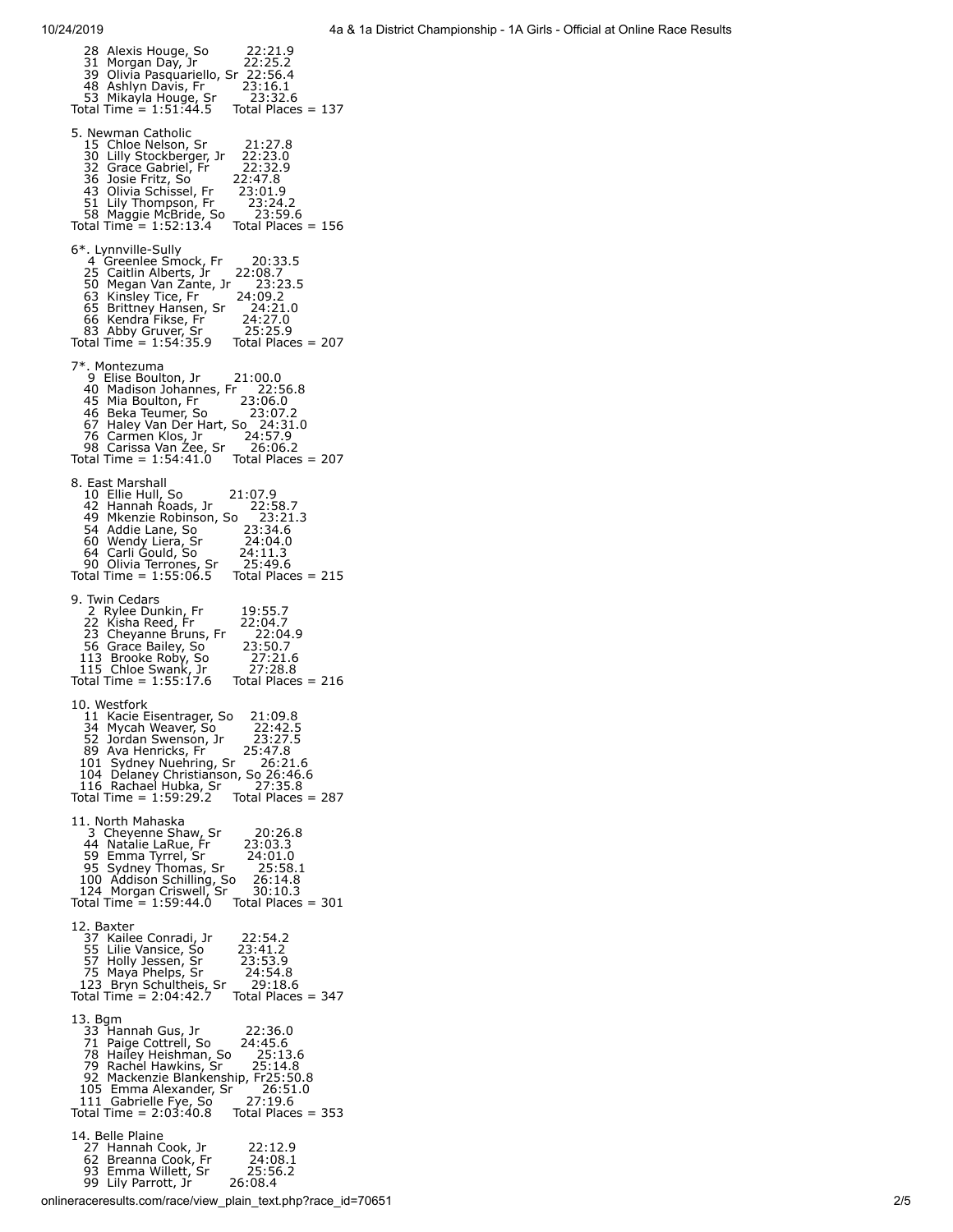<span id="page-2-0"></span>y , 102 Josie Wandling, Fr 26:40.2 Total Time = 2:05:05.8 Total Places = 383 15. West Hancock 29 Rachel Leerar, So 22:22.7 77 Mackenzie Wood, Jr 25:00.3 87 Anahi Calles, Jr 25:45.4 94 Paige Kudej, Fr 25:57.1 103 Riley Hiscocks, Jr 26:40.9 107 Isabelle Rosin, Fr 27:09.7 117 Grace Rosin, So 27:37.6 103 Riley Hiscocks, Jr 20:40.9<br>103 Riley Hiscocks, Jr 26:40.9<br>107 Isabelle Rosin, Fr 27:09.7<br>117 Grace Rosin, So 27:37.6<br>Total Time = 2:05:46.4 Total Places = 390 16. Belmond-Klemme 69 Mabelyn Aguilor, Sr 24:39.6 81 Piper Schlicting, Fr 25:15.1 82 Shea Sopher, So 25:18.0 82 Shea Sopher, So 25:18.0<br>85 Molly Hartwig, So 25:41.3<br>96 Dora Bobadilla, So 26:00.0 96 Dora Bobadilla, So 26:00.0<br>106 Val Torres, Jr 26:58.7<br>114 Elizabeth Boots, Sr \_ 27:28.6 106 Val Torres, Jr 26:58.7 114 Elizabeth Boots, Sr 27:28.6 Total Time = 2:06:54.0 Total Places = 413 17. Colo-Nesco 68 Callie Kohlwes, Fr 24:33.1 70 Lilianna Reyes, So 24:43.1 80 Hannah Jamison, So 25:15.1 97 Katie Spalding, Fr 26:03.0 112 Maia Lundquist, Fr 27:20.5 120 Sarah Brinkman, Fr 28:16.8 121 Emily Brinkman, Sr 28:28.6 Total Time = 2:07:54.8 Total Places = 427 18\*. Woodward Granger 84 Katie Grell, So 25:35.1 86 Kaitlyn Smith, So 25:44.6<br>91 Natalie Helbling, Sr 25:50.7 91 Natalie Helbling, Sr 110 Madisyn Mann, Fr 27:19.2 118 Makenzie Dresback, So 27:39.8 119 Ava Petersen, Jr 27:45.3 122 Sydney Grell, So 28:42.9 Total Time = 2:12:09.4 Total Places = 489 19\*. Bishop Garrigan<br>
73 Bailey Kollasch, Sr 24:48.7<br>
74 Ava Bartolo, Jr 24:50.2<br>
108 Amanda Thilges, Jr 27:13.5<br>
109 Zoey VonBank, Fr 27:17.9<br>
125 Jenna Heinen, Sr 36:23.4 19 . Usinop Garrigan<br>
73 Bailey Kollasch, Sr 24:48.7<br>
74 Ava Bartolo, Jr 24:50.2<br>
108 Amanda Thilges, Jr 27:13.5<br>
109 Zoey VonBank, Fr 27:17.9<br>
125 Jenna Heinen, Sr 36:23.4<br>
Total Time = 2:20:33.7 Total Places = 489 [Top](#page-0-0) 1 1 Sophia Jungling, Sr 19:26.4 Aplington-Parkersburg<br>2 2 Rylee Dunkin, Fr 19:55.7 Twin Cedars 2 2 Rylee Dunkin, Fr 19:55.7 Twin Cedars<br>3 3 Cheyenne Shaw, Sr 20:26.8 North Mahaska<br>4 Greenlee Smock, Fr 20:33.5 Lynnville-Sully<br>5 5 Lia Hovenga, Fr 20:33.7 Aplington-Parkersburg<br>6 6 Addison Grady, So 20:43.2 Hudson 7 Jadyn Miller, Sr 20:57.1 Madrid<br>
8 8 Jessica Regenwether, Jr 20:59.3 Hudson<br>
9 Elise Boulton, Jr 21:00.0 Montezuma<br>
10 J'Lyn Knutson, Jr 21:02.4 Melcher-Dallas<br>
11 10 Ellie Hull, So 21:07.9 East Marshall<br>
12 11 Kacie Eis 24<br>
25 23 Cheyanne Bruns, Fr 22:04.9 Meskwaki Settlement<br>
26 24 Sommer Stolter, Jr 22:07.8 Aplington-Parkersburg<br>
27 25 Caitlin Alberts, Jr 22:07.8 Aplington-Parkersburg<br>
27 25 Caitlin Alberts, Jr 22:07.8 Aplington-Parkers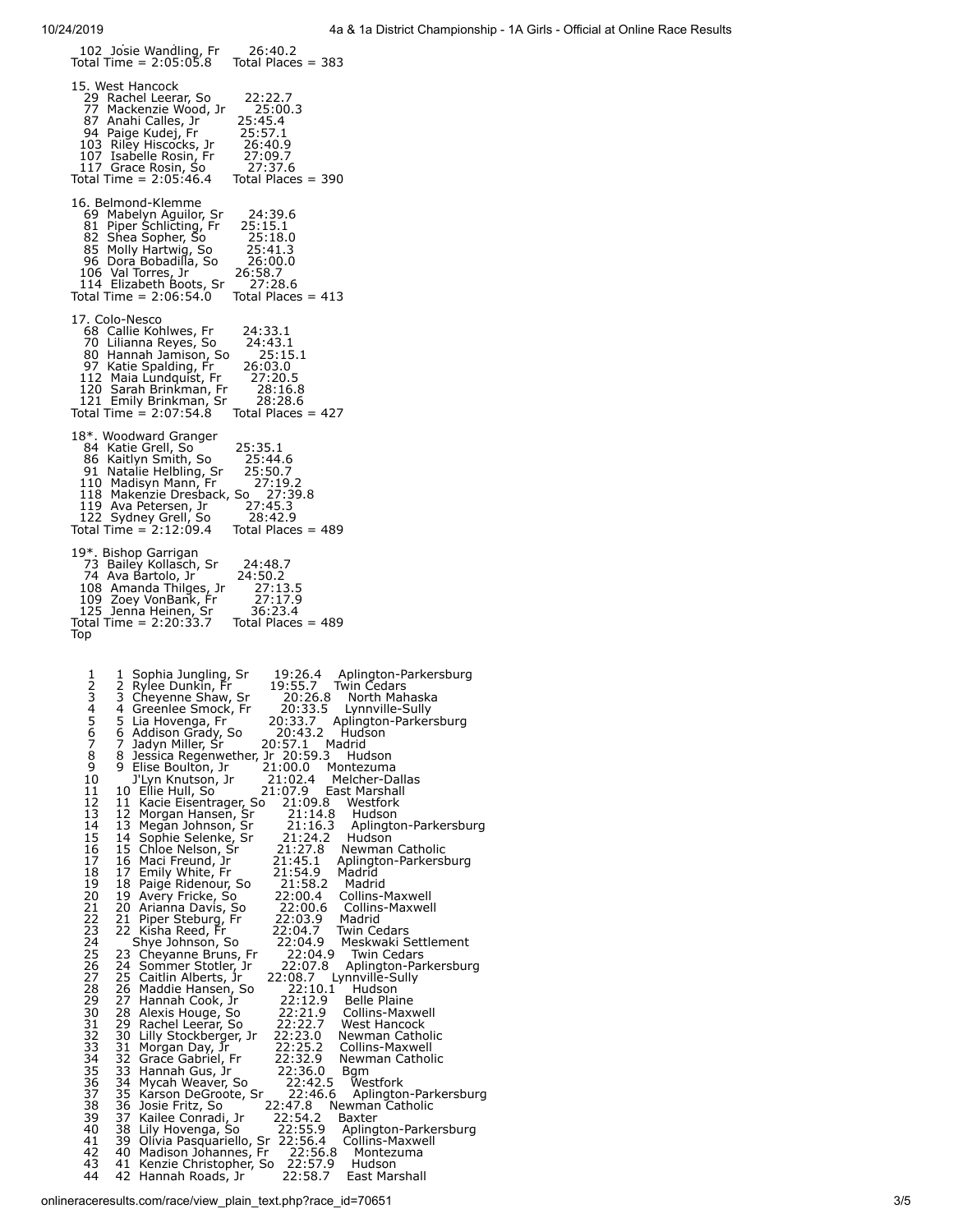| 45                         | 43 Olivia Schissel, Fr<br>23:01.9<br>Newman Catholic                                                                                                                                                                                                                                                                                                                  |  |
|----------------------------|-----------------------------------------------------------------------------------------------------------------------------------------------------------------------------------------------------------------------------------------------------------------------------------------------------------------------------------------------------------------------|--|
| 46<br>47                   | 23:03.3 North Mahaska<br>44 Natalie LaRue, Fr<br>23:06.0<br>Montezuma                                                                                                                                                                                                                                                                                                 |  |
| 48<br>49                   | 45 Mia Boulton, Fr<br>46 Beka Teumer, So<br>Emma Hoover, So<br>23:07.2<br>Montezuma<br>23:12.3<br><b>Bcluw</b>                                                                                                                                                                                                                                                        |  |
| 50                         | 23:13.2<br>Hudson                                                                                                                                                                                                                                                                                                                                                     |  |
| 51<br>52<br>53<br>54<br>54 | 47 Sopnie Summer<br>48 Ashlyn Davis, Fr<br>49 Mkenzie Robinson, So<br>50 Megan Van Zante, Jr<br>23:16.1 Collins-Maxwell<br>23:21.3 East Marshal<br>East Marshall                                                                                                                                                                                                      |  |
|                            | 23:23.5<br>Lynnville-Sully                                                                                                                                                                                                                                                                                                                                            |  |
|                            | 50 Megan Van Zante, Jr<br>51 Lily Thompson, Fr<br>52 Jordan Swenson, Jr<br>53 Mikayla Houge, Sr<br>23:24.2 Newman Catholic<br>23:27.5 Westfork                                                                                                                                                                                                                        |  |
| 55<br>56                   | 23:32.6<br>Collins-Maxwell                                                                                                                                                                                                                                                                                                                                            |  |
| $\frac{57}{58}$            | 33 Pulayia Diouge, S.<br>55 Lilie Vansice, So<br>55 Lilie Vansice, So<br>66 Grace Bailey, So<br>57 Holly Jessen, Sr<br>58 Maggie McBride, So<br>68 Gramma Tyrrel, Sr<br>23:34.6 East Marshall<br>Baxter                                                                                                                                                               |  |
| 59<br>60                   | 23:41.2<br>23:43.7<br>23:50.7<br>Green Mountain Garwin<br>Twin Cedars                                                                                                                                                                                                                                                                                                 |  |
| 61                         | 23:53.9 B<br>Baxter                                                                                                                                                                                                                                                                                                                                                   |  |
| 62<br>63                   | Newman Catholic<br>North Mahaska                                                                                                                                                                                                                                                                                                                                      |  |
| 64                         | 59 Emma Tyrrel, Sr<br>60 Wendy Liera, Sr<br>24:01.0<br>24:04.0<br>East Marshall                                                                                                                                                                                                                                                                                       |  |
| 65<br>66                   | 61 Brooke Bogenschutz, Sr 24:04.9<br>Madrid<br>62 Breanna Cook, Fr<br>24:08.1<br><b>Belle Plaine</b>                                                                                                                                                                                                                                                                  |  |
| 67<br>68                   | 63 Kinsley Tice, Fr<br>64 Carli Gould, So<br>24:09.2 Lynnville-Sully<br>24:11.3 East Marshall                                                                                                                                                                                                                                                                         |  |
| 69                         | 65 Brittney Hansen, Sr<br>24:21.0<br>Lynnville-Sully                                                                                                                                                                                                                                                                                                                  |  |
| 70<br>71                   | 24:27.0<br>66 Kendra Fikse, Fr<br>Lynnville-Sully<br>24:28.1 Southeast Warren<br>Kylie Forkner, Jr                                                                                                                                                                                                                                                                    |  |
| 72<br>73                   | 67 Haley Van Der Hart, So 24:31.0<br>Montezuma<br>68 Callié Kohlwes, Fr<br>24:33.1<br>Colo-Nesco                                                                                                                                                                                                                                                                      |  |
| 74                         | 24:39.6 Belmond-Klemme<br>69 Mabelyn Aguilor, Sr                                                                                                                                                                                                                                                                                                                      |  |
| 75<br>76                   | 70 Lilianna Reyes, So<br>24:43.1 Colo-Nesco<br>24:45.6 Bam<br>71 Paige Cottrell, So<br>24:45.6<br>Bgm                                                                                                                                                                                                                                                                 |  |
| 77                         | 72 Oksana Howard, So<br>73 Bailey Kollasch, Sr<br>24:47.9<br>Madrid                                                                                                                                                                                                                                                                                                   |  |
| 78<br>79                   | 24:48.7<br>Bishop Garrigan<br>24:50.2<br>Bishop Garrigan                                                                                                                                                                                                                                                                                                              |  |
| 80<br>81                   | 24:54.8<br>Baxter                                                                                                                                                                                                                                                                                                                                                     |  |
| 82                         | 74 Ava Bartolo, Jr.<br>75 Maya Phelps, Sr.<br>75 Maya Phelps, Sr.<br>77 Mackenzie Wood, Jr.<br>78 Hailey Heishman, So.<br>79 Rachel Hawkins, Sr.<br>80 Hanneh Jamison.<br>24:57.9 Baxter<br>24:57.9 Montezuma<br>25:00.3 West Hancock                                                                                                                                 |  |
| 83<br>84                   | 25:13.6<br>25:14.8<br>Bgm<br>Bgm                                                                                                                                                                                                                                                                                                                                      |  |
| 85                         | 80 Hannah Jamison, So<br>25:15.1<br>Čolo-Nesco                                                                                                                                                                                                                                                                                                                        |  |
| 86<br>87                   | 25:15.1<br>81 Piper Schlicting, Fr<br>82 Shea Sopher, So<br>83 Abby Gruver, Sr<br>Belmond-Klemme<br>25:18.0 Belmond-Klemme                                                                                                                                                                                                                                            |  |
| 88<br>89                   | 25:25.9<br>Lynnville-Sully<br>Fiona Speicher, So                                                                                                                                                                                                                                                                                                                      |  |
| 90                         | 25:25.2<br>25:27.6 Bcluw<br>25:35.1 Woodward Granger<br>25:41.3 Belmond-Klemme<br><sup>25:44.6</sup> Woodward Granger<br>11.14.6 Woodward Granger<br>84 Katie Grell, So                                                                                                                                                                                               |  |
| 91<br>92                   | 85 Molly Hartwig, So<br>86 Kaitlyn Smith, So                                                                                                                                                                                                                                                                                                                          |  |
| 93<br>94                   | 87 Anahi Calles, Jr<br>88 Erin Schieltz, Jr<br>25:45.4 West Hancock<br>25:46.1 Madrid                                                                                                                                                                                                                                                                                 |  |
| 95                         |                                                                                                                                                                                                                                                                                                                                                                       |  |
| 96<br>97                   |                                                                                                                                                                                                                                                                                                                                                                       |  |
| 98                         |                                                                                                                                                                                                                                                                                                                                                                       |  |
| 99<br>100                  |                                                                                                                                                                                                                                                                                                                                                                       |  |
| 101                        |                                                                                                                                                                                                                                                                                                                                                                       |  |
|                            |                                                                                                                                                                                                                                                                                                                                                                       |  |
| 102<br>103                 | Franchise Helbling, Sr. 25:49.6 East Marshall<br>92 Mackenzie Blankenship, Fr25:50.7 Woodward Granger<br>Payton Pekarek, Sr. 25:56.8 Bgm<br>93 Emma Willett, Sr. 25:56.2 Bellw<br>94 Paige Kudej, Fr. 25:56.2 Belle Plaine<br>94 Paige K<br>25:57.1 West Hancock<br>25:57.9 Woodward Academy<br>Breanne Bielfelt, Jr<br>25:58.1 North Mahaska<br>95 Sydney Thomas, Sr |  |
| 104                        | 25:59.0<br>Meskwaki Settlement<br>Sophie Snow, Fr<br>26:00.0                                                                                                                                                                                                                                                                                                          |  |
| 105<br>106                 | 96 Dora Bobadílla, So<br>Belmond-Klemme<br>97<br>26:03.0<br>Katie Spalding, Fr<br>Colo-Nesco                                                                                                                                                                                                                                                                          |  |
| 107<br>108                 | 98 Carissa Van Zee, Sr<br>26:06.2<br>Montezuma<br>99 Lily Parrott, Jr.<br>26:08.4<br><b>Belle Plaine</b>                                                                                                                                                                                                                                                              |  |
| 109                        | 100 Addison Schilling, So<br>26:14.8<br>North Mahaska                                                                                                                                                                                                                                                                                                                 |  |
| 110<br>111                 | 101<br>Sydney Nuehring, Sr<br>26:21.6<br>Westfork<br>102<br>Josie Wandling, Fr<br>26:40.2<br><b>Belle Plaine</b>                                                                                                                                                                                                                                                      |  |
| 112<br>113                 | 103<br>26:40.9<br>West Hancock<br>Riley Hiscocks, Jr<br>Westfork<br>104                                                                                                                                                                                                                                                                                               |  |
| 114                        | Delaney Christianson, So 26:46.6<br>105<br>26:51.0<br>Emma Alexander, Sr<br>Bgm                                                                                                                                                                                                                                                                                       |  |
| 115<br>116                 | 26:58.7<br>106<br>Val Torres, Jr<br>Belmond-Klemme<br>27:09.7<br><b>West Hancock</b><br>107<br>Isabelle Rosin, Fr                                                                                                                                                                                                                                                     |  |
| 117<br>118                 | 108<br>27:13.5<br>Amanda Thilges, Jr<br>Bishop Garrigan<br>109<br>Bishop Garrigan                                                                                                                                                                                                                                                                                     |  |
| 119                        | 27:17.9<br>Zoey VonBank, Fr<br>27:19.2<br>110<br>Madisyn Mann, Fr<br>Woodward Granger                                                                                                                                                                                                                                                                                 |  |
| 120<br>121                 | 27:19.6<br>111<br>Gabrielle Fye, So<br>Bgm<br>27:20.5<br>112 Maia Lundquist, Fr<br>Colo-Nesco                                                                                                                                                                                                                                                                         |  |
| 122                        | 27:20.9<br>Megan Stuhr, Sr<br>Sigourney                                                                                                                                                                                                                                                                                                                               |  |
| 123<br>124                 | 27:21.6<br>113 Brooke Roby, So<br>Twin Cedars<br>27:28.6<br>114<br>Elizabeth Boots, Sr<br>Belmond-Klemme                                                                                                                                                                                                                                                              |  |
| 125<br>126                 | 115 Chloe Swank, Jr<br>27:28.8<br>Twin Cedars<br>27:35.8<br>116<br>Westfork<br>Rachael Hubka, Sr                                                                                                                                                                                                                                                                      |  |
| 127                        | 27:37.6<br>West Hancock<br>117<br>Grace Rosin, So                                                                                                                                                                                                                                                                                                                     |  |
| 128<br>129                 | 118<br>Makenzie Dresback, So<br>Woodward Granger<br>119 Ava Petersen, Jr<br>Woodward Granger                                                                                                                                                                                                                                                                          |  |
| 130                        | ) 27:39.8<br>27:45.3  V<br>27:45.4  S<br>Sigourney<br>Georgia Atwood, Fr<br>28:16.8<br>Colo-Nesco                                                                                                                                                                                                                                                                     |  |
| 131<br>132                 | 120 Sarah Brinkman, Fr<br>121<br>28:28.6<br>Emily Brinkman, Sr<br>Colo-Nesco                                                                                                                                                                                                                                                                                          |  |
| 133<br>134                 | 122<br>28:42.9<br>Sydney Grell, So<br>Woodward Granger<br>29:18.6<br>Baxter                                                                                                                                                                                                                                                                                           |  |
| 135<br>136                 | 123 Bryn Schultheis, Sr<br>124 Morgan Criswell, Sr<br>30:10.3<br>North Mahaska<br>Melissa Hanson, Sr<br>34:06.9<br>Moravia<br>125 Jenna Heinen, Sr                                                                                                                                                                                                                    |  |